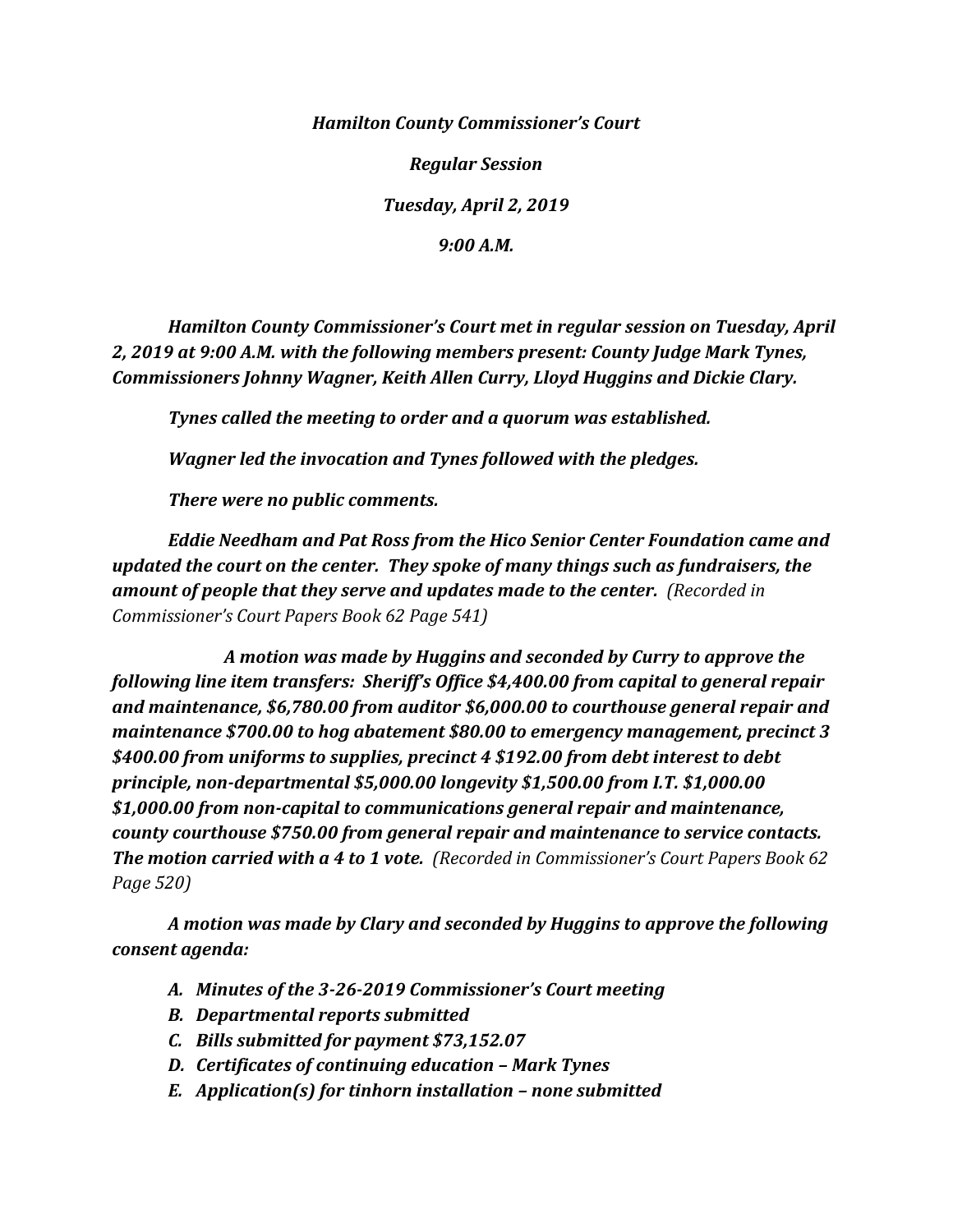*The motion carried unanimously. (Recorded in Commissioner's Court Papers Book 62 Page 529)*

*Hamilton County Personnel Update:*

*Communications – Zachary Ridgway – Effective 4-1-2019 (Recorded in Commissioner's Court Papers Book 62 Page 540)*

*Clary updated the court on his employee that had fallen through the roof of the precinct 4 barn last year. He said he is improving and was driving now. The recovery is going to be a long slow process with the type of injury that he had.*

*A motion was made by Clary and seconded by Curry to proclaim April as National Child Abuse and Neglect Prevention Month. The motion carried unanimously. (Recorded in Commissioner's Court Papers Book 62 Page 527)*

*A motion was made by Huggins and seconded by Wagner to ratify special budget for revenue received after the start of this fiscal year for the Precinct 3 facilities project. The motion carried unanimously.*

*Tynes updated the court on the Hamilton County Courthouse repairs. He said that he is currently waiting on Charlie Kernes to get some numbers together for the repairs that need to be made.*

*Tynes also let the court know that the chairs have been shipped for the Hamilton County Annex Auxiliary Courtroom and that everything had been cleared out of the room.*

*The court spoke about the Hamilton County Museum. Someone had taken it upon themselves to power wash the building without the court having knowledge. The court was concerned about things being done to the building without the courts acknowledgment. They are going to reach out to the board and get some verifiable information and go from there.*

*\_\_\_\_\_\_\_\_\_\_\_\_\_\_\_\_\_\_\_\_\_\_\_\_\_\_\_\_\_\_\_\_\_\_\_\_\_\_\_\_\_\_\_\_\_\_\_\_\_\_\_\_\_\_\_\_\_\_\_*

*Future agenda items:*

- *A. Cross-Timber Prescribed Burn Association*
- *B. Updates on the server/software*

*Tynes adjourned the court at 9:38 A.M.*